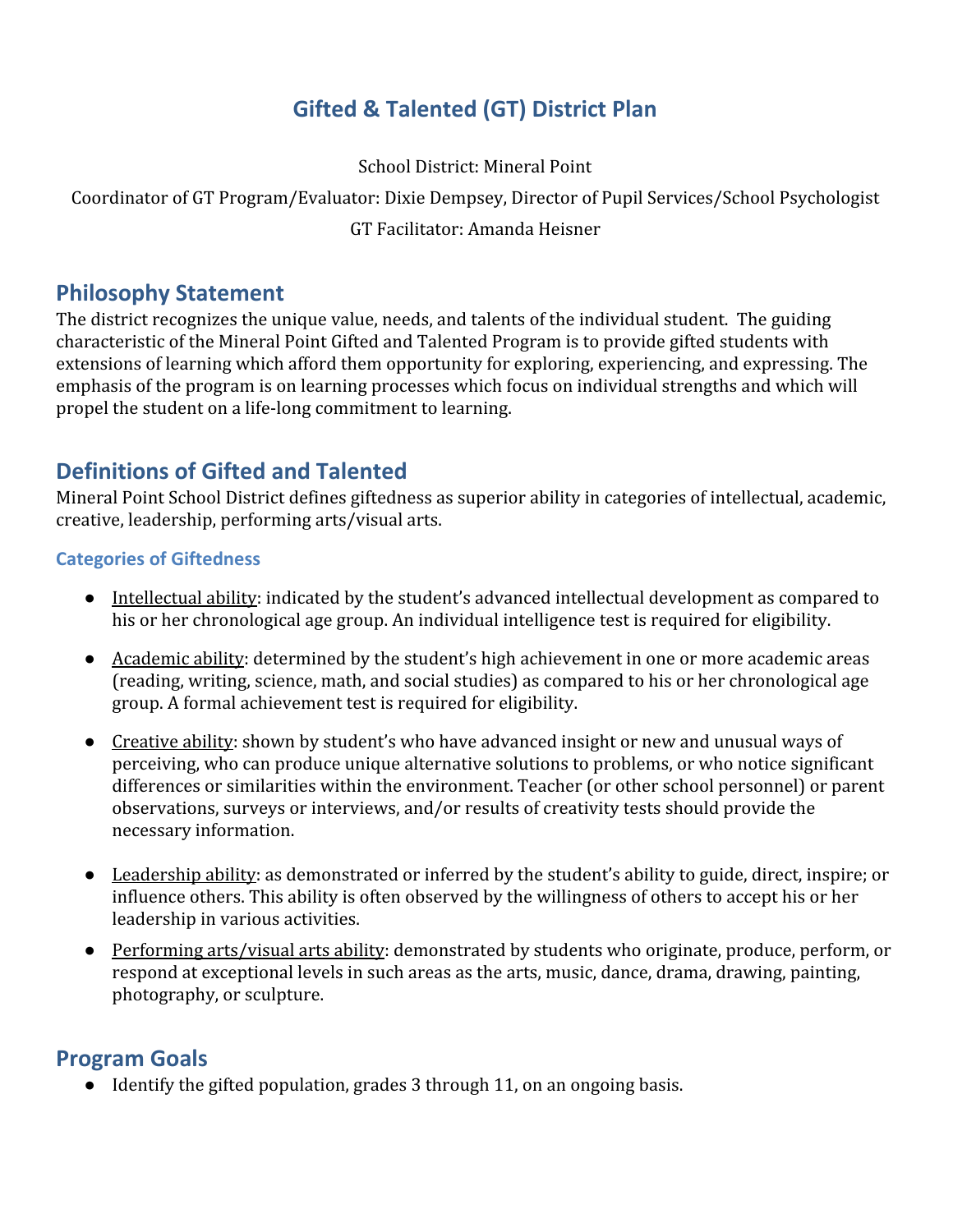- Develop program components to meet state mandates and local needs by differentiating instruction in the regular education classroom and providing opportunities for enrichment and acceleration.
- Provide ongoing professional learning for the GT Facilitator, regular education teachers and families.
- Provide adequate funding to carry out the mission of the GT program through a combination of District funds, Title I and II funds.
- Develop a professional library of materials available to all faculty members and parents.
- Develop and review annually Individual Learning Plans (ILP) for each identified student based on their needs within the capabilities of the program.

## **Program Options**

### **K-Grade 2**

The GT Team works with the K-Grade 2 classroom teachers to gather information and compile data about students as they learn and grow through their early elementary school years. This may include annual surveys, diagnostic test results (STAR), and formative and summative assessment results. We strive to meet the needs of the K-Grade 2 students at the level that is appropriate within the regular education classroom by supporting the teachers with differentiation ideas and critical thinking strategies.

### **Elementary (3-5)**

The GT program at Mineral Point Schools encompasses third grade through fifth grade. The classroom teacher is primarily responsible for the education of these children with the support of the GT facilitator.

The following activities may be included in the elementary program:

- Differentiated instruction based on student interest, learning style, content, process and product.
- Professional development for staff and parents.
- Enrichment and acceleration.
- Academic competition.
- Special projects or activities.

Each student participating in the program will have an ILP developed cooperatively by the classroom teacher, GT Facilitator, and parent, with input from the student.

#### **Secondary**

The secondary GT program will be offered to students in grades six through twelfth.

The components may include:

- Differentiated instruction based on student interest, learning style, content, process and product.
- Professional development for staff and parents.
- Accelerated math offerings.
- Advanced placement courses and/or dual enrollment.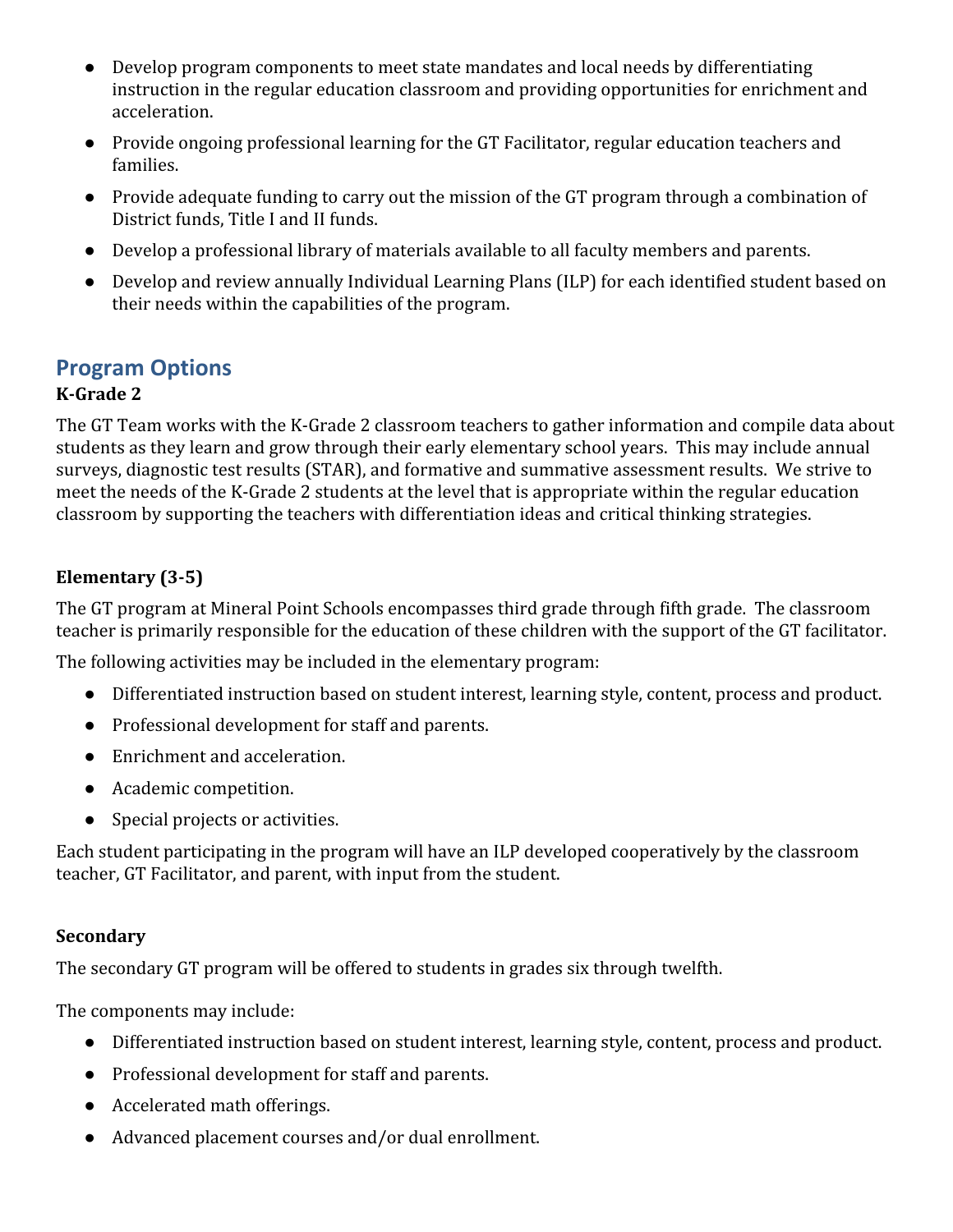- Online/Telepresence courses (WI Virtual School, BOOST, others).
- Individual leadership opportunities.
- Independent Study for credit.
- Academic competition(s).
- Special projects or activities providing peer interaction.

Each student participating in the GT program would have an individual plan developed cooperatively with the facilitator, psychologist/counselor, parent, student, and teacher(s).

# **Identification Procedures**

#### **Screening Process**

In the areas of Intellectual Ability and Academic Ability:

Phase 1: The STAR is administered to second through eleventh graders three times annually. Any student in third through eleventh grade scoring at or above the 97th percentile on at least two consecutive administrations of the screening tool will be referred to the GT Committee for further consideration. The GT Committee will then review the student's data to determine if further analysis is appropriate. Other screening tools could include Fountas and Pinnell benchmark assessments and DIBELS.

Phase 2: If the student has shown to excel in Phase 1 screening then a more in-depth screening process will be implemented The gathering of current and historical classroom data may include parent and teacher checklists, GATES (Gifted and Talented Evaluation Scales).

Phase 3: If the student has shown to excel in Phase 1 and Phase 2, formal cognitive and/or achievement tests, portfolios, will be administered after receiving prior parent consent.

In the areas of Creative Ability, Performing/Visual Arts Ability, and Leadership Ability educators in nomination areas as well as school guidance counselors will complete nomination forms and/or screeners to refer students for further consideration. The GT Committee will determine what, if any, further action should be taken, as outlined in the eligibility requirements for each student nominated or referred.

| Steps to identification                                                             | Responsibility                                                                                                        | Criteria                                                                    |
|-------------------------------------------------------------------------------------|-----------------------------------------------------------------------------------------------------------------------|-----------------------------------------------------------------------------|
| 1. Assessment results review<br>(STAR, Forward, screeners,<br>nominations or other) | School Psychologist, GT<br>Coordinator, and/or GT<br>Facilitator                                                      | Two consecutive<br>assessments of 97% or<br>higher OR teacher<br>nomination |
| 2. Teacher rating scales                                                            | School Psychologist, GT<br>Coordinator, and/or GT<br>Facilitator, current and<br>immediate past classroom<br>teachers | 50% or more<br>characteristics in at least<br>one or more area              |
| 3. Meeting to review results                                                        | School Psychologist, GT<br>Coordinator, GT<br>Facilitator                                                             |                                                                             |

#### **Screening Process Protocol and Responsibility**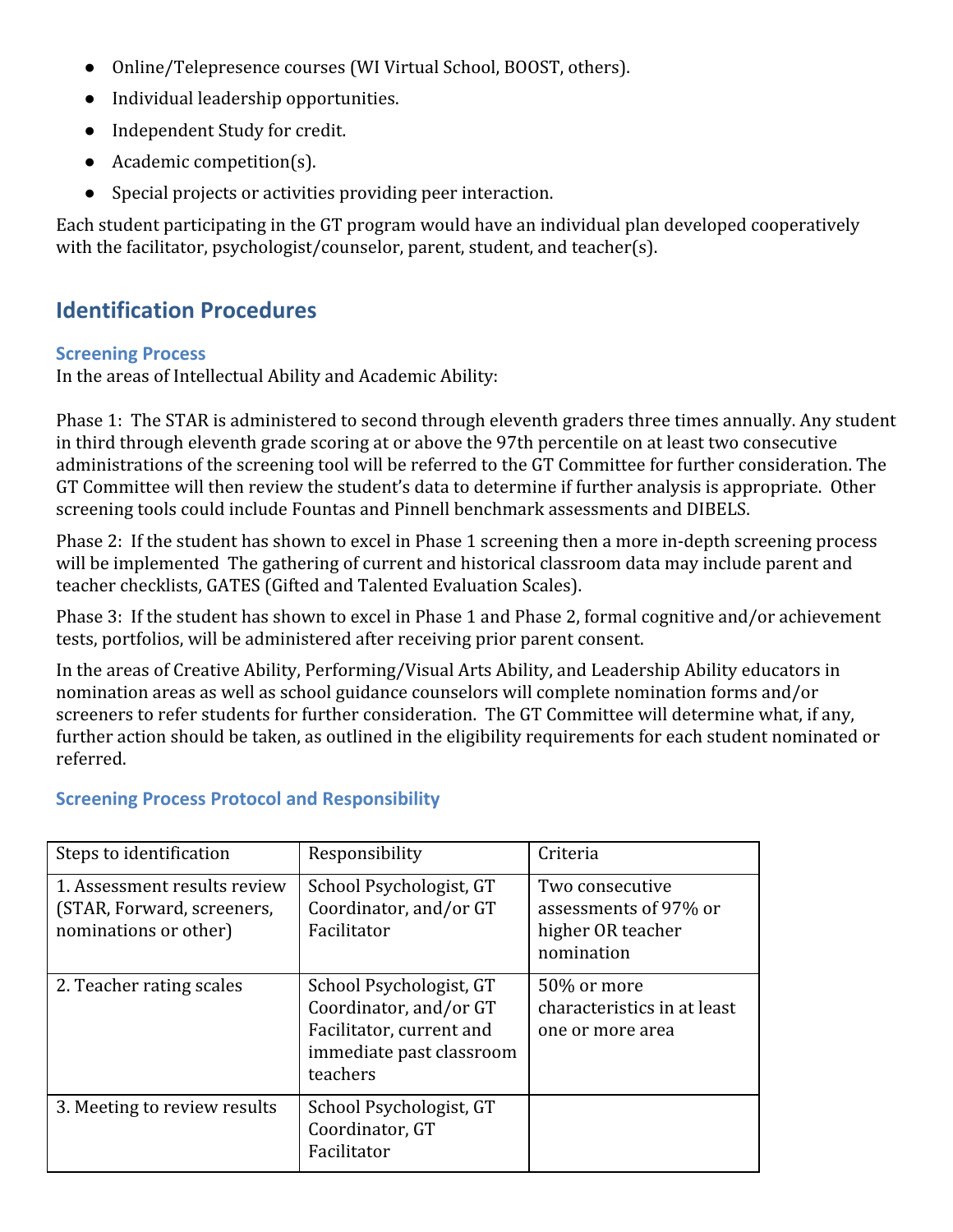| 4. Parent contact for formal<br>evaluation                                                                                                               | <b>GT</b> Coordinator           | Based on screening<br>results                                                                          |
|----------------------------------------------------------------------------------------------------------------------------------------------------------|---------------------------------|--------------------------------------------------------------------------------------------------------|
| 5. Formal Cognitive and<br>Achievement assessments<br>administered and gather<br>pertinent data                                                          | School Psychologist             | 97%ile on Full Scale<br>scores of cognitive ability<br>and Broad achievement<br>scores in the 97% ile. |
| 6. Committee and parents<br>meet to go over assessment<br>results, make final<br>determination, and develop<br>an Individual ILP if student<br>qualifies | GT facilitator arranges<br>date |                                                                                                        |

# **Eligibility**

Students qualify based on using formal and informal assessments. Any **bold-faced** criteria must be met, with a minimum of two criteria in any category of giftedness required for identification.

| <b>Intellectual Ability</b> | O                                                             | Acceptable Full Scale IQ test score of 97% or higher                                  |  |  |
|-----------------------------|---------------------------------------------------------------|---------------------------------------------------------------------------------------|--|--|
|                             | $\Omega$                                                      | A score of 113 or higher on the Intellectual subscale of the Gifted and Talented      |  |  |
|                             | <b>Evaluation Scales (GATES)</b>                              |                                                                                       |  |  |
|                             | <sup>o</sup>                                                  | At least five of nine items from Intellectual section of Checklist of Characteristics |  |  |
|                             | for Areas of Giftedness (CCAG)                                |                                                                                       |  |  |
|                             | 6 or more items selected on the Teacher Checklist<br>$\Omega$ |                                                                                       |  |  |
| <b>Academic Ability</b>     | $\mathbf{o}$                                                  | A Broad Standard Score of 97% or higher on a formal test of academic ability          |  |  |
|                             |                                                               | in a specific academic area (math, science, social students, reading, writing)        |  |  |
|                             | $\mathsf{o}$                                                  | A score of 113 or higher on the Academic subscale of the Gifted and Talented          |  |  |
|                             | <b>Evaluation Scales (GATES)</b>                              |                                                                                       |  |  |
|                             | 0                                                             | At least four of seven items from Specific Academic Ability section of Checklist of   |  |  |
|                             | Characteristics for Areas of Giftedness (CCAG)                |                                                                                       |  |  |
|                             | 6 or more items selected on the Teacher Checklist<br>$\Omega$ |                                                                                       |  |  |
| <b>Creative Ability</b>     | O                                                             | A score of 113 or higher on the Creativity subscale of the Gifted and Talented        |  |  |
|                             | <b>Evaluation Scales (GATES)</b>                              |                                                                                       |  |  |
|                             | O                                                             | At least five of nine items from the Creative Thinking section of the Checklist of    |  |  |
|                             | Characteristics for Areas of Giftedness (CCAG)                |                                                                                       |  |  |
|                             | Student prepared evidence (project or activity)<br>O          |                                                                                       |  |  |
|                             | Letter of recommendation from a third party<br>O              |                                                                                       |  |  |
| Leadership Ability          | $\mathsf{o}$                                                  | A score of 113 or higher on the Leadership subscale of the Gifted and Talented        |  |  |
|                             | <b>Evaluation Scales (GATES)</b>                              |                                                                                       |  |  |
|                             | O                                                             | At least five of eight items from the Leadership section of the Checklist of          |  |  |
|                             | Characteristics for Areas of Giftedness (CCAG)                |                                                                                       |  |  |
|                             | Student evidence of leadership activity(ies)<br>0             |                                                                                       |  |  |
|                             | Letter of recommendation from a third party<br>$\Omega$       |                                                                                       |  |  |
| Performing/Visual           | O                                                             | A score of 113 or higher on the Artistic Talents subscale of the Gifted and Talented  |  |  |
| <b>Arts Ability</b>         | <b>Evaluation Scales (GATES)</b>                              |                                                                                       |  |  |
|                             | $\circ$                                                       | At least five of eight items from the Artistic section of the Checklist of            |  |  |
|                             | Characteristics for Areas of Giftedness (CCAG)                |                                                                                       |  |  |